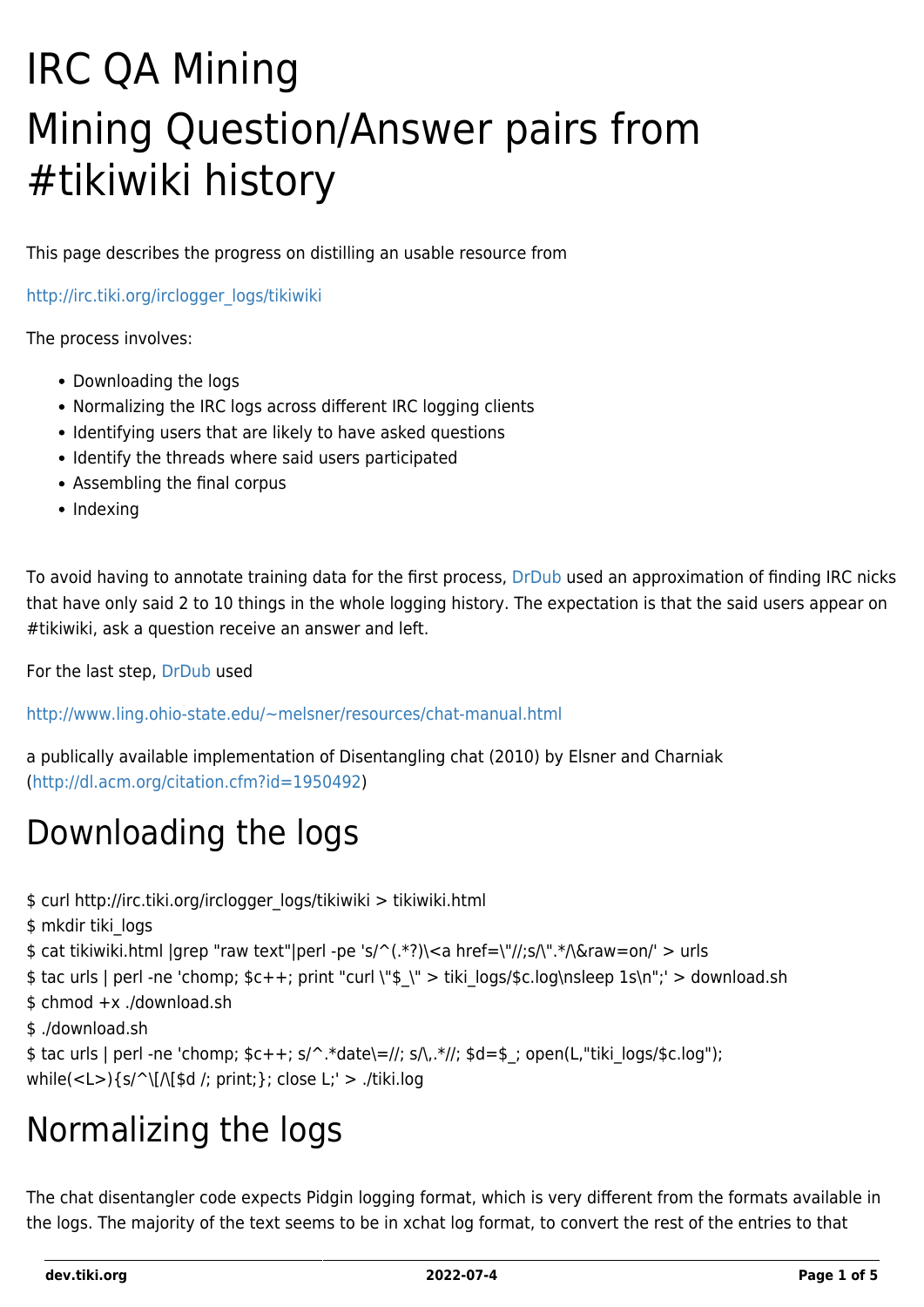format use:

\$ cat ./tiki.log | perl -pe 's/\]\-\!\- /\] \\*\\*\\* /; s/\]\< /\] \</; if(!m/^\[[^\]]+\] \</ && !m/^\[[^\]]+\] \\*/ && m/^\[/){if(m/^\[[^\]]+\] .\*\: /){s/\] ([^\:]+)\: (.\*)/\] \\*\\*\\* \$2 \$1/;}elsif(m/^\[[^\]]+\] /){ s/\] /\\*\\*\\* /}elsif(m/^\[[^\]]+\]\</){s/\]\</\] \</}else{s/^(\[[^\]]+\]) ([^ ]+) (.\*)\$/\$1 <\$2> \$3/}}' > ./tiki2.log

Then extract the processed file using [stripChatTikiNonAnon.py,](https://gist.github.com/DrDub/5431945) this file is ready to be used by the disentangler code (put it in the preprocess/ folder):

\$ python ./preprocess/stripChatTikiNonAnon.py ./tiki2.log > tiki.preprocessed

(this will take a long long time)

This file is available for download at<http://duboue.net/download/tiki.processed.bz2>(9.1Mb)

### Identifying potential askers

We use the heuristic that any nick with 2 to 20 interactions of the history of the logs is a person that potentially asked a question (note, this is done on the output of the preprocessed file, so IRC nick changes are factored in).

\$ cat ./tiki.processed | perl -e '%c=();while(<STDIN>){next if(m/^[0-9]+ [^ ]+ \\*/); (\$t,\$n)=m/^([0-9]+) \<([^ ]+)\> /;\$c{\$n}++};foreach\$n(keys %c){print "\$n\n" if(\$c{\$n}>=2 && \$c{\$n}<20)}' > askers

# Disentangling the logs

Besides downloading the disentangler python scripts, you'll need to download the maximum entropy megam program (DrDub used the binaries as the source OcamL code doesn't seem to build on Debian Wheezy, if you know how to fix that, please update this page).

The disentangler assumes the evaluation data to be also annotated, so we add fake annotations:

 $$cat tiki.processed | perl -ne 'if($c % 10 == 0)$ { $$i++;$c=1}$ else{ $$c++$ }; print "T\$i \$\_"' > tiki.annot

\$ PYTHONPATH=\$PWD/utils python model/classifierTest.py IRC/dev/linux-dev-0X.annot tiki.annot data/linuxunigrams.dump data/techwords.dump tiki

(you might need to symlink analysis into the model folder and do other changes to get the provided code to work, besides the PYTHONPATH hack.)

Running the classifierTest.py will take a long long time. It will take even longer if you wait for the evaluation and description code to finish running (which is not needed for this). You can comment it out on the  $\overline{\text{classifications}}$  is complete.

Once the predictions are available do

```
$ PYTHONPATH=$PWD/utils python model/greedy.py tiki.annot ./tiki/129/predictions ./tiki/129/devkeys >
tiki.predicted
```
here you really want to modify greedy.py to remove the evaluation / description code at the bottom of the file. Also, check the output file for spurious extra text at the beginning / end of the file due to the output redirection.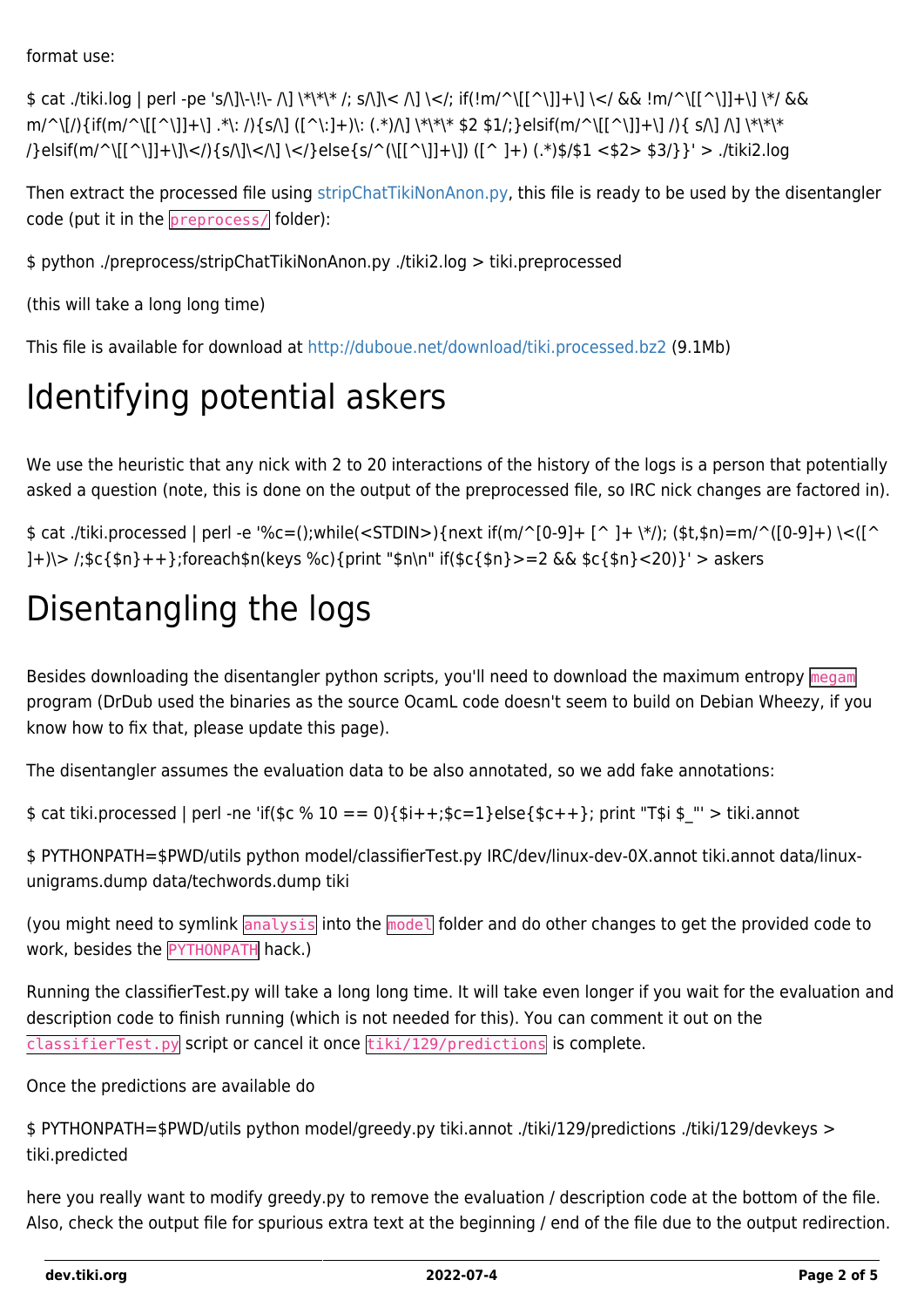## Assembling the final corpus

The faster way to find the relevant threads (in terms of human effort) was to materialize all the different threads as separate files:

 $$cat\,tiki.predicted | perl -ne\; 'if(m/^T[0-9]+)/{($d)=m/^T([0-9]+)/; open(T,">>tiki/$d.txt"); s/^T$d //; print T $;$ close T}'

(note: this will create 200k+ files in that folder, you might ran out of inodes in your file system)

Now we want to keep the threads with a potential asker at the top three interactions and with at least 5 lines on it"

\$ mkdir tiki/interesting

\$ perl -e 'open(N,"askers");@n=<N>;chomp @n; %n=map{\$\_=>1}@n;close N; opendir(D,"tiki");@d=readdir(D);closedir(D); foreach\$f(@d){next unless \$f=~m/\.txt/;open(F,"tiki/\$f"); \$good=0;

 $s = 0$ ; while(<F>){ (\$n,\$t)=m/^[0-9]+ ([^ ]+) (.)/; if(\$t eq ":"){\$l++; \$n=~s/\<//;\$n=~s/\>//; if(\$l<3 &&  $\{1\}\{\$good=1\}\};$  close F; if(\$good && \$l>5){`cp tiki/\$f tiki/interesting`;}}'

This populates a folder tiki/interesting with the potential QA threads (about 600 threads).

Now, the chat disentangling process is of course imperfect and it is made worse by using their model of linux discussions to differentiate normally occurring text vs. technical text. In practice, many of the identified threads are fairly small. To obtain a more usable resource, it is convenient to augment each of the identified threads with any other interaction involving the target potential asker:

\$ mkdir tiki/augmented

\$ perl -e 'open(N,"askers");@n=<N>;chomp @n; %n=map{\$\_=>1}@n;close N; opendir(D,"tiki");@d=readdir(D);closedir(D); %f=(); foreach\$f(@d){next unless \$f=~m/\.txt/;open(F,"tiki/\$f");  $\text{fsqood}=0; \text{sl}=0; \text{while}()\{ (\text{sn},\text{st})=m/\{0-9\}+ ([\text{m},\text{st})])$ ; if( $\text{st}$  eq ":"){ $\text{sl}++; \text{sn}=-s/\langle 1/\rangle; \text{sn}=-s/\langle 1/\rangle;$ if(\$n{\$n}){if(\$f{\$n}){push@{\$f{\$n}}, \$f}else{\$f{\$n}=[ \$f ];}}}}}; close F; foreach\$n(keys %f){print

"\$n\t".join("\t",@{\$f{\$n}})."\n"}' > threads \$ perl -e 'open(T,"threads");@t=<T>;chomp @t; %t=map{@x=split(/\t/,\$\_); \$x=shift@x; \$x=> [ map { "tiki/\$\_" } @x ]}@t;close T; opendir(D,"tiki/interesting");@d=readdir(D);closedir(D); %f=(); foreach\$f(@d){next unless \$f=~m/\.txt/;open(F,"tiki/interesting/\$f"); \$l=0; @a=(); while(<F>){ (\$n,\$t)=m/^[0-9]+ ([^ ]+) (.)/; if(\$t eq ":") $\{\$I++; \$n=-s\< l\;\$n=-s\>l\};$  if( $\$\{\$n\}\$  push@a,\$n } }; close F; system("cat tiki/interesting/\$f ".join(") ",map {join(" ",@{\$t{\$}}) } @a) . " | sort -n | uniq > tiki/augmented/\$f"); }'

(note, this works because the preprocessing assigns a unique, fictitious "second" in time to each interaction.)

Neither of these approaches is yet producing optimal results (you can take a look for yourself:

- [interesting folder, in tar.bz2 format \(160k\)](http://duboue.net/download/tiki-interesting.bz2)
- [augmented folder, in tar.bz2 format \(332k\)](http://duboue.net/download/tiki-augmented.bz2)

# Indexing

For indexing, we want to identify the first 5 lines of each meaningful interaction. For that we take the first line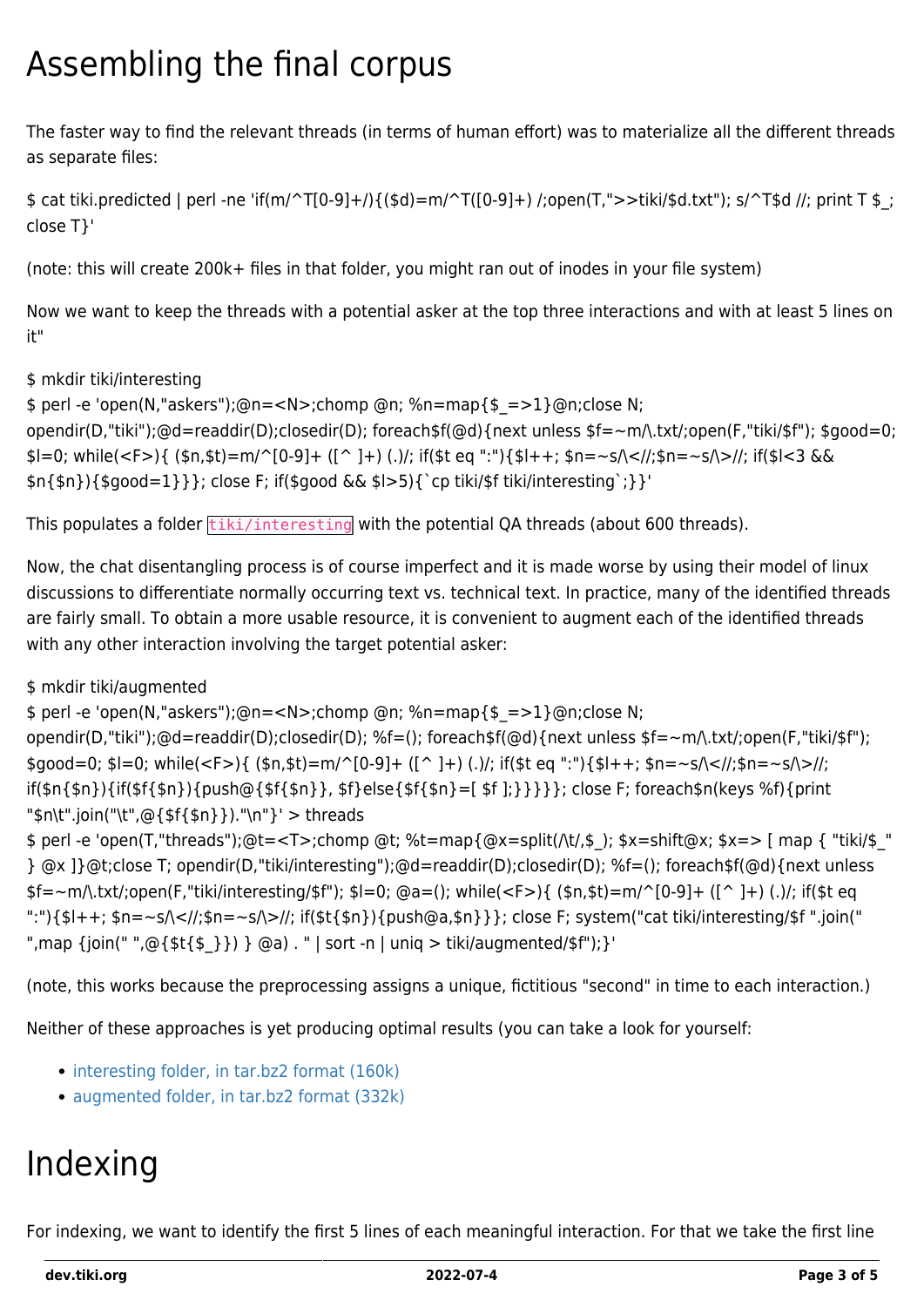by a potential asker in  $\frac{1}{\pi}$  interesting and the next 5 lines to that line in augmented.

\$ perl -e 'open(N,"askers");@n=<N>;chomp @n; %n=map{\$\_=>1}@n;close N; opendir(D,"tiki/interesting");@d=readdir(D);closedir(D); %f=(); foreach\$f(@d){next unless \$f=~m/\.txt/;open(F,"tiki/interesting/\$f"); \$tt=0; while(<F>){ (\$d,\$n,\$t)=m/^([0-9]+) ([^ ]+) (.)/; if(\$t eq ":"){\$n=~s/\<//;\$n=~s/\>//; if(\$n{\$n}){\$tt=\$d; last;}}}; close F; \$p=0;\$e=0;@l=();open(F,"tiki/augmented/\$f");while(<F>){(\$d,\$n,\$t,\$w)=m/^([0-9]+) ([^ ]+) (.)(.\*)/; next unless(\$t eq ":"); \$e=\$d; if(\$d==\$tt || (\$p>0&&\$p<5)){\$w=~s/[^a-zA-Z0-9]+/ /g;push@l,\$w;\$p++}}; close  $F$ ;\$f=~s $\Lambda$ .txt//;print ("\$f \$tt \$e\n\t".join("\n\t",@l)."\n");}' > questions.txt

You can see that file here:<http://duboue.net/download/tiki-questions.txt> (220k)

Pumping it into [elasticsearch:](http://www.elasticsearch.org)

\$ perl -e 'use JSON; open(Q,"questions.txt");@q=();while(<Q>){chomp;if(m/^\t/){s/\s+/ /g;\$q[-1]->{question}  $.5 = $$ ;}else{@s=split( $\triangle +$ /,\$);push@q,{ thread=>\$s[0], postDateEpoch=>int(\$s[1]), postDate=>scalar(localtime(int(\$s[1]))), threadEndDate=>scalar(localtime(int(\$s[2]))), threadEndDateEpoch=>int(\$s[2]), question => "};}}; foreach\$q(@q){ open(C, "|curl -XPUT http://localhost:9200/tiki/thread/\$q->{thread} --data-binary \@/dev/stdin"); print C to json(\$q); close C;}'

Each JSON object will look like this:

{"question":

" Hi is there a setting on tikiwiki to get a description picked up by FB when you add a link to Facebook FB picks up the metadata description of the site not the description of the page blog luciash you have FB just attach this link http www avonsys com Firefox FJ",

```
"threadEndDate":"Thu Nov 12 23:33:01 2009",
"thread":"31814",
"postDate":"Thu Nov 12 23:24:00 2009",
"postDateEpoch":1258086240,
"threadEndDateEpoch":1258086781
}
```
(more fields, like the nicks of the people involved in the thread can be added in some moment.)

Querying it:

\$ curl -XGET http://localhost:9200/tiki/thread/\_search?pretty=true -d '{ "query" : { "text" : { "text" : "htacces not found in facebook app" } } }'

This query returns 45 hits, here are the first three:

- " score" : 0.10639295, " source" : {"question":" Maybe u should check the permission on ur htaccess too Did you run the installer setup sh never understand how to run setup sh and the htacces are chmod 777 http doc tikiwiki org tiki index php page ref id 7 hmm 777 is full access to everyone ","threadEndDate":"Tue Dec 16 16:15:00 2008","thread":"8910","postDate":"Mon Dec 15 18:13:00 2008"}
- "\_score" : 0.09947969, "\_source" : {"question":" Hi is there a setting on tikiwiki to get a description picked up by FB when you add a link to Facebook FB picks up the metadata description of the site not the description of the page blog luciash you have FB just attach this link http www avonsys com Firefox FJ","threadEndDate":"Thu Nov 12 23:33:01 2009","thread":"31814","postDate":"Thu Nov 12 23:24:00